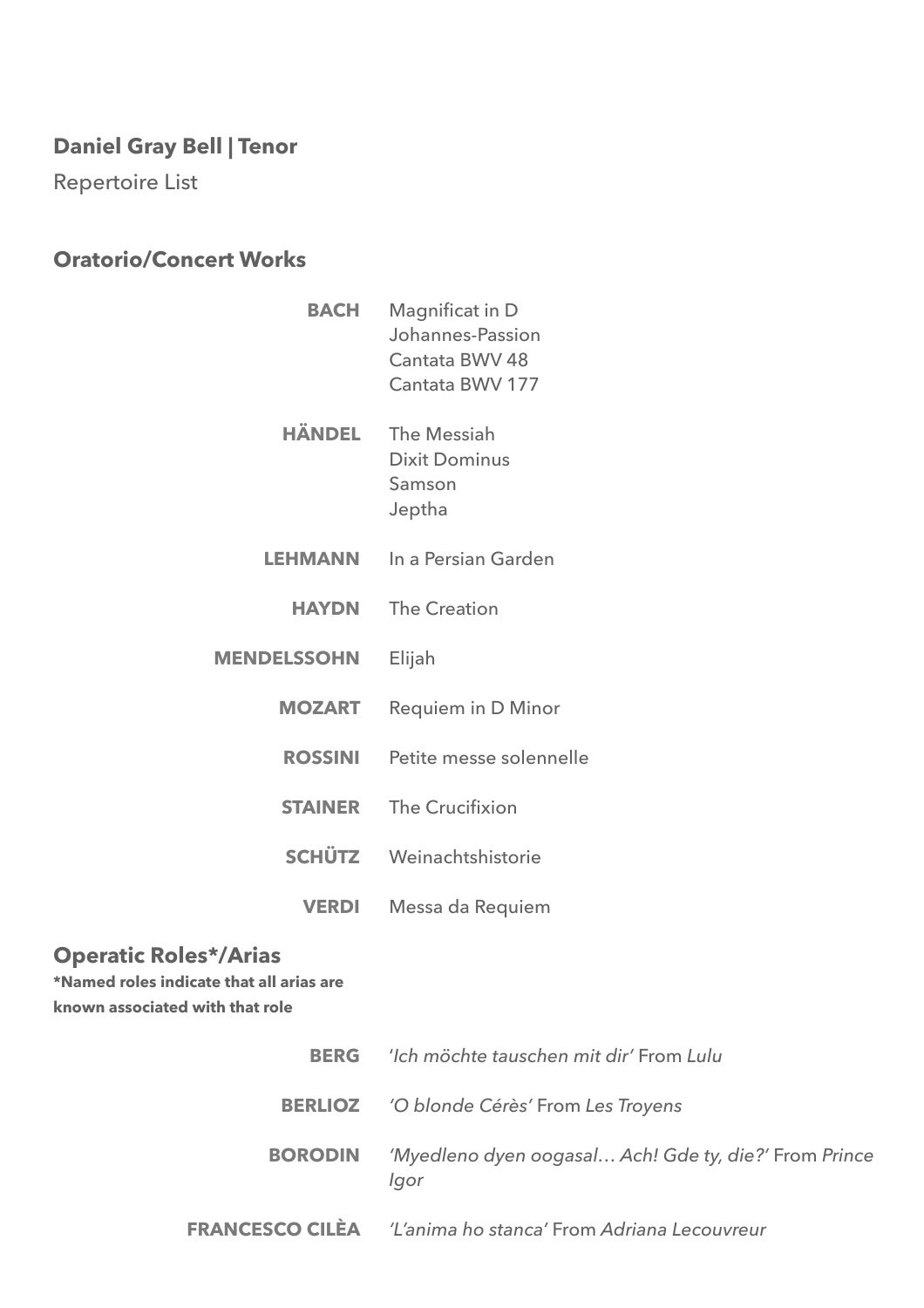| <b>DVOŘÁK</b>      | 'Vidino divná, přesladká' From Rusalka                                                                                                                                                                                                                                      |
|--------------------|-----------------------------------------------------------------------------------------------------------------------------------------------------------------------------------------------------------------------------------------------------------------------------|
| <b>DONIZETTI</b>   | Nemorino<br>Edgardo                                                                                                                                                                                                                                                         |
| <b>HÄNDEL</b>      | Oronte<br>Lurcanio<br>Grimoaldo<br><b>Bajazet</b><br>'His hideous love Love sounds th'alarm' From Acis and<br>Galatea                                                                                                                                                       |
| <b>MASCAGNI</b>    | Fritz<br>'Mama, quel vino' From Cavalleria rusticana<br>'Apri la tua finestra!' From Iris                                                                                                                                                                                   |
| <b>MASSENET</b>    | 'Alors, c'est bien ici O nature, pleine de grâce' From<br>Werther                                                                                                                                                                                                           |
| <b>MOZART</b>      | <b>Don Ottavio</b><br>Ferrando<br>Tamino<br><b>Belmonte</b><br>Idomeneo                                                                                                                                                                                                     |
| <b>PUCCINI</b>     | Pinkerton<br>'E lucevan le stelle' From Tosca<br>'Parigi!' From La Rondine                                                                                                                                                                                                  |
| <b>PURCELL</b>     | 'See, see my many colour'd fields' From The Fairy Queen                                                                                                                                                                                                                     |
| <b>ROSSINI</b>     | Count Almaviva                                                                                                                                                                                                                                                              |
| <b>ETHEL SMYTH</b> | 'Thus we come to know our worth When wilt thou give<br>me peace from vain desire?' From The Wreckers<br>(Ballad of the Bones)                                                                                                                                               |
| <b>TCHAIKOVSKY</b> | Lensky<br>'Net! Chary lask krasy m'atezhnaj' From Iolanta                                                                                                                                                                                                                   |
| <b>VERDI</b>       | Macduff<br>Fenton<br>Il Duca di Mantova<br>'Un dì, felice, eterea' From La traviata<br>'Lunge da lei De' miei bollenti spiriti' From La traviata<br>'Oh! Fede negar potessi Quando le sere al placido' From<br>Luisa Miller<br>'Di' tu se fedele' From Un ballo in maschera |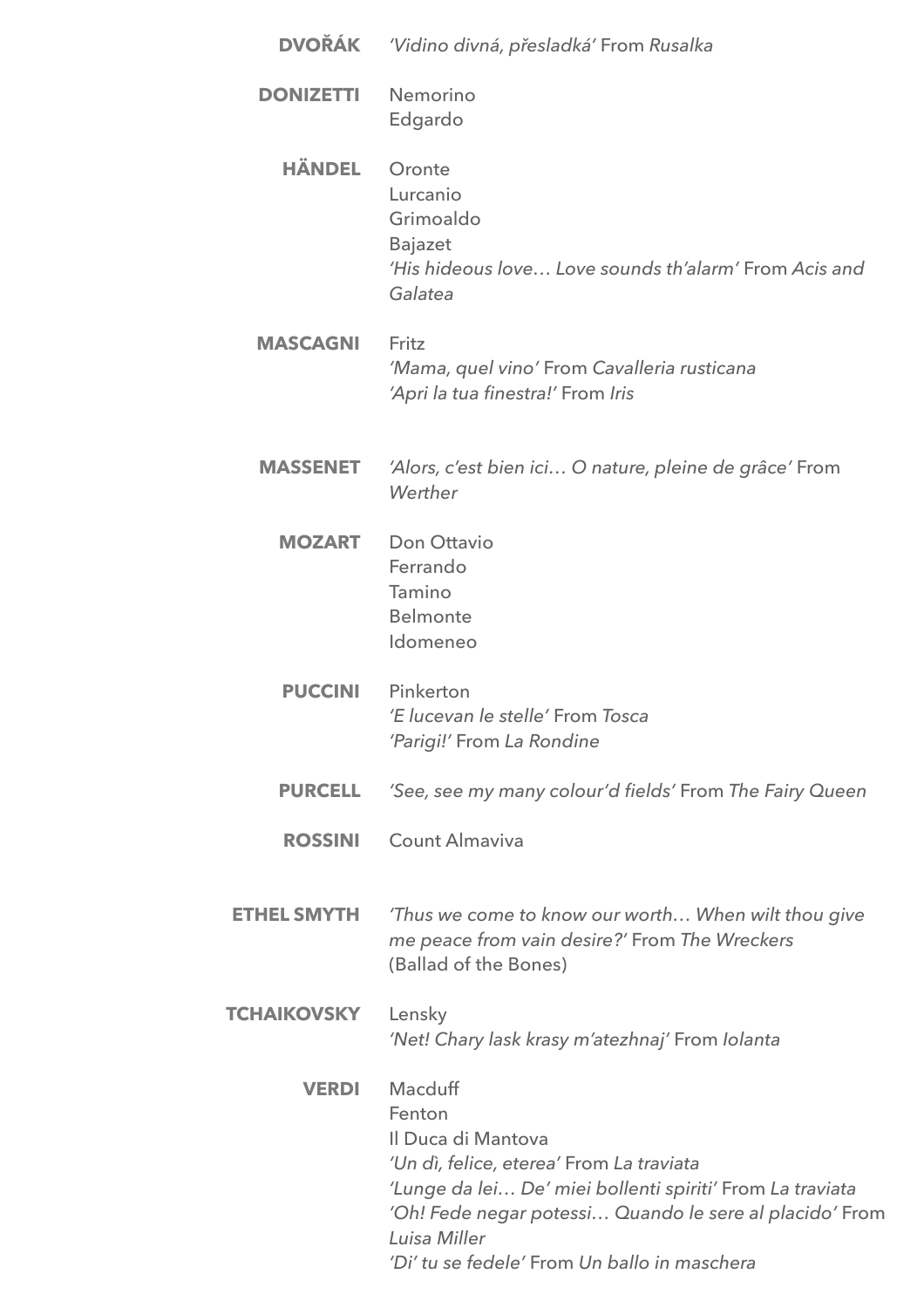| <b>WEBER</b>             | Max<br>Oberon                                                                                                                                                                      |
|--------------------------|------------------------------------------------------------------------------------------------------------------------------------------------------------------------------------|
| <b>Lieder</b>            |                                                                                                                                                                                    |
| <b>BEETHOVEN</b>         | An die ferne Geliebte Op.98                                                                                                                                                        |
| <b>BERG</b>              | Sieben frühe Lieder<br>Nacht<br>Schilflied<br>Die Nachtigall<br>Traumgekrönt<br>Im Zimmer<br>Liebesode<br>Sommertage                                                               |
| <b>BRAHMS</b>            | Botschaft Op. 47<br>Die Mainacht Op. 43<br>Ständchen Op. 106<br>Sonntag Op. 47<br>Von ewige Lieve Op. 43<br>Wie bist du, meine Königin Op. 32<br>Wie Melodien zieht es mir Op. 105 |
| <b>KORNGOLD</b>          | Das Ständchen Op. 9<br>Sommer Op. 9                                                                                                                                                |
| <b>ALMA MAHLER</b>       | Ich wandle unter Blume                                                                                                                                                             |
| <b>MAHLER</b>            | Wer hat dies Leidsein erdacht? (Des Knaben Wunderhorn)<br>Winterlied                                                                                                               |
| <b>FANNY MENDELSSOHN</b> | Die Mainacht<br>Gondellied                                                                                                                                                         |
| <b>MENDELSSOHN</b>       | Hexenlied Op. 8<br>Nachtlied Op. 71                                                                                                                                                |
| <b>SCHUBERT</b>          | Erlkönig Op. 1<br>Ganymed Op. 19<br>Wanderers Nachtlied (Über allen Gipfeln ist Ruh) Op. 96<br>Wanderers Nachtlied (Der du von dem Himmel bist) Op. 4                              |
| <b>SCHUMANN</b>          | Aufträge Op. 77<br>Die Löwenbraut Op. 31<br>Mein schöner Stern! Op. 101<br>Mein Wagen rollet langsam Op. 142<br>Mit Myrten und Rosen Op. 24<br>Schöne Wiege meiner Leiden Op. 24   |

**ROBERT STOLZ** Auf der Piazetta in Venezia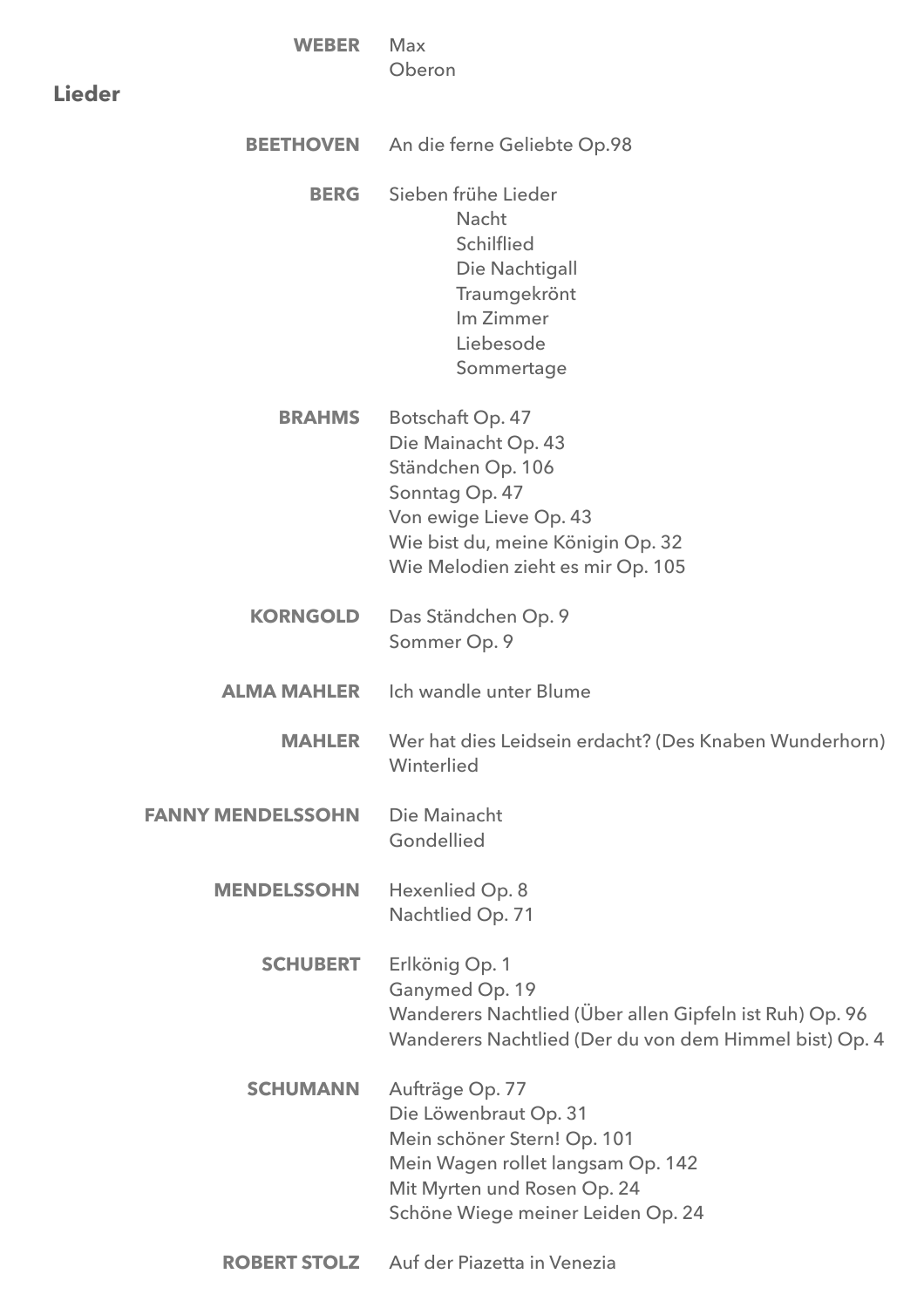**STRAUSS**  Allerseelen Op. 10 Die Georgine Op. 10 Du meines Herzens Krönelein Op. 21 Morgen! Op. 27 Winterweihe Op. 48 Wir sollten wir geheim sie halten Op. 19 Zueignung Op. 10

- **JUDITH WEIR**  Ständchen (1997)
	- **WOLF**  Der Gärtner No. 17 Fußreise No. 10 Gebet No. 28 Im Frühling No. 9

#### **Mélodie**

- **BERLIOZ**  Les Nuit d'Été I. Villanelle
	- II. Le spectre de la rose
	- III. Sur les lagunes
	- IV. Absence
	- V. Au cimetiére
	- VI. L'île inconnue
- **BORDES**  La bonne chanson
- **DEBUSSY**  La mer est plus belle Nuit d'Etoiles
- **DUPONT**  Mandoline
	- **FAURÉ**  Après un rêve Op. 7 L'Aurore Les Berceaux Op. 23 Mandoline Op. 58
	- **HAHN**  L'Énamourée
- **POLDOWSKI** Colombine En sourdine L'Heure Exquise Mandoline Spleen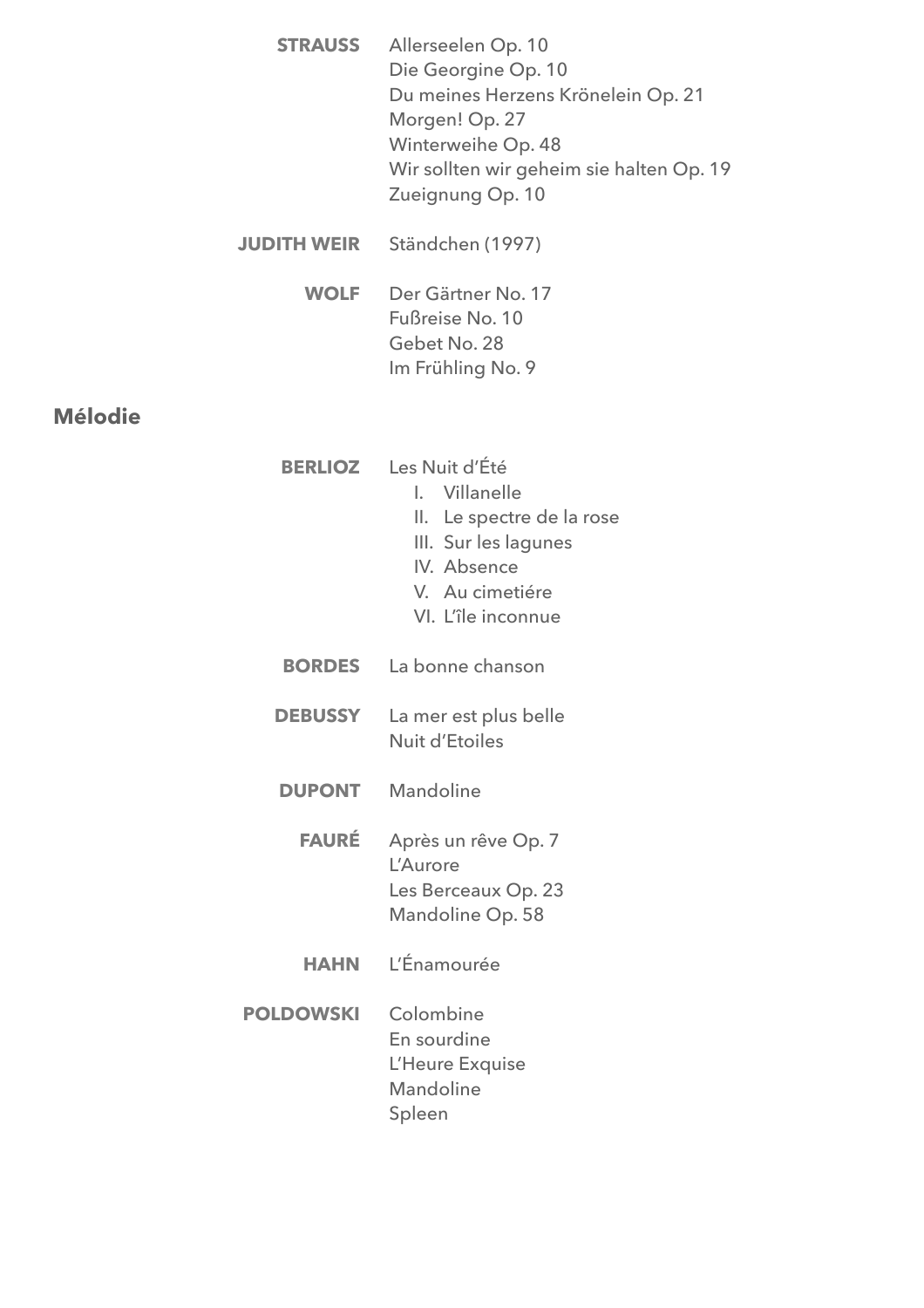| <b>RAVEL</b>           | Cinq Mélodies Populaires Grecques<br>Chanson de la mariée<br>L.<br>II. Làbas, vers l'église<br>III. Quel galant m'est comparable<br>IV. Chanson des cueilleuses de lentisque<br>V. Tout gai! |
|------------------------|----------------------------------------------------------------------------------------------------------------------------------------------------------------------------------------------|
| <b>SZULC</b>           | Clair de Lune Op. 83<br>En Sourdine Op. 83<br>Hantise D'Amour<br>Mandoline Op. 83                                                                                                            |
| <b>AMBROISE THOMAS</b> | Le Soir                                                                                                                                                                                      |
| Italian Art Song       |                                                                                                                                                                                              |
| <b>BELLINI</b>         | Ma rendi pur contento<br>Malinconie, ninfa gentile                                                                                                                                           |
| <b>DONAUDY</b>         | Ah, mai non cessate<br>Vaghissima sembianza<br>O del mio amato ben                                                                                                                           |
| <b>DONIZETTI</b>       | Eterno amore e fè                                                                                                                                                                            |
| <b>PUCCINI</b>         | Avanti Urania!<br>Sole e amore<br>Terra e mare                                                                                                                                               |
| <b>RESPIGHI</b>        | <b>Notte</b>                                                                                                                                                                                 |
| <b>ROSSINI</b>         | La Promessa                                                                                                                                                                                  |
| <b>TOSTI</b>           | Ideale<br>L'alba sepàra dalla luce l'ombra<br>Luce d'amore!<br>L'ultimo bacio<br>'A Vucchella                                                                                                |
| <b>VERDI</b>           | Ad una stella<br>Brindisi (1 <sup>ª</sup> Versione-secondo l'autografo)<br>Il poveretto<br>In solitaria stanza<br>La seduzione<br>L'esule                                                    |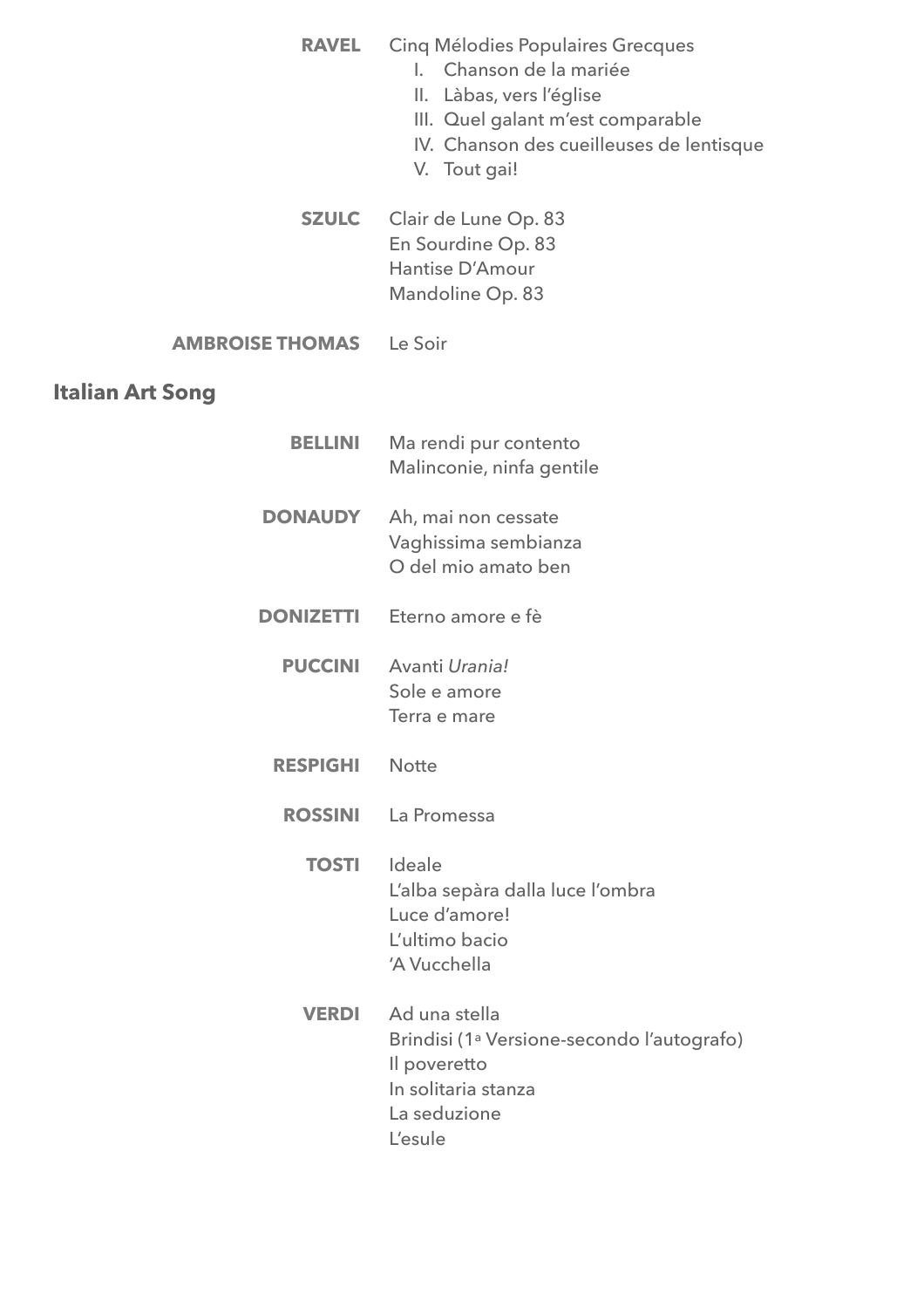# **English Song**

| <b>STEPHEN ADAMS</b>        | Thora                                                                                                                                                                                    |
|-----------------------------|------------------------------------------------------------------------------------------------------------------------------------------------------------------------------------------|
| <b>FRANK BRIDGE</b>         | Love Went A-Riding                                                                                                                                                                       |
| <b>REBECCA CLARKE</b>       | The Cloths of Heaven<br>Shy one                                                                                                                                                          |
| <b>DUNHILL</b>              | The Cloths of Heaven                                                                                                                                                                     |
| <b>ELGAR</b>                | Pleading Op. 48<br>Rondel Op. 16<br>The Shepherd's Song Op. 16<br>Through the long days Op. 16                                                                                           |
| <b>MICHAEL HEAD</b>         | The little road to Bethlehem<br>The Ships of Arcady                                                                                                                                      |
| <b>IRELAND</b>              | Sea Fever                                                                                                                                                                                |
| <b>LIZA LEHMANN</b>         | No candle was there and nor fire<br>The Silver Rose<br>There are Fairies at the bottom of our Garden<br>Thoughts have wings                                                              |
| <b>QUILTER</b>              | Amaryllis at the Fountain<br><b>April Love</b><br>Fear no more the hear o' the sun<br>Love's Philosophy<br>An Old Carol<br>Orpheus with his lute                                         |
| <b>SULLIVAN</b>             | The Lost Chord                                                                                                                                                                           |
| <b>IAN VENABLES</b>         | <b>At Malvern</b><br><b>Midnight Lamentation</b>                                                                                                                                         |
| <b>WILLIAM LLOYD WEBBER</b> | Over the Bridge<br>To the Wicklow Hills                                                                                                                                                  |
| <b>VAUGHAN WILLIAMS</b>     | On Wenlock Edge<br><b>On Wenlock Edge</b><br>I.<br>II. From far, from eve and morning<br>III. Is my team ploughing?<br>IV. Oh, when I was in love with you<br>V. Bredon Hill<br>VI. Clun |